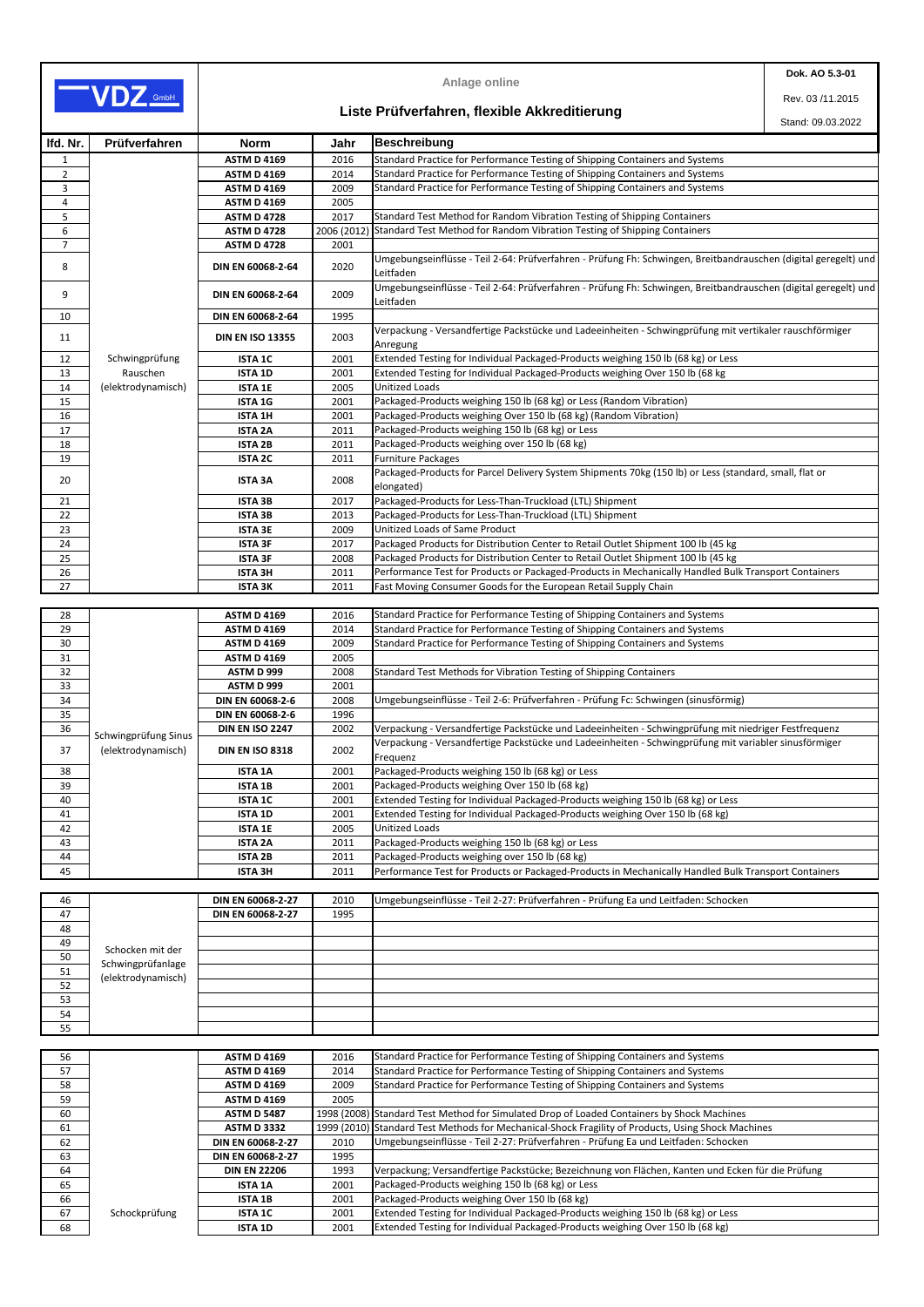|          |               |                          |             | <b>Anlage online</b>                                                                                                        | Dok. AO 5.3-01 |
|----------|---------------|--------------------------|-------------|-----------------------------------------------------------------------------------------------------------------------------|----------------|
| VDZ GmbH |               |                          |             | Rev. 03/11.2015                                                                                                             |                |
|          |               |                          |             | Liste Prüfverfahren, flexible Akkreditierung<br>Stand: 09.03.2022                                                           |                |
| Ifd. Nr. | Prüfverfahren | <b>Norm</b>              | Jahr        | <b>Beschreibung</b>                                                                                                         |                |
| 69       |               | <b>ISTA 1G</b>           | 2001        | Packaged-Products weighing 150 lb (68 kg) or Less (Random Vibration)                                                        |                |
| 70       |               | <b>ISTA 1H</b>           | 2001        | Packaged-Products weighing Over 150 lb (68 kg) (Random Vibration)                                                           |                |
| 71       |               | <b>ISTA 2A</b>           | 2011        | Packaged-Products weighing 150 lb (68 kg) or Less                                                                           |                |
| 72       |               | <b>ISTA 2B</b>           | 2011        | Packaged-Products weighing over 150 lb (68 kg)                                                                              |                |
| 73       |               | <b>ISTA 2C</b>           | 2011        | <b>Furniture Packages</b>                                                                                                   |                |
| 74       |               | <b>ISTA 3A</b>           | 2008        | Packaged-Products for Parcel Delivery System Shipments 70kg (150 lb) or Less (standard, small, flat or<br>elongated)        |                |
| 75       |               | <b>ISTA 3B</b>           | 2013        | Packaged-Products for Less-Than-Truckload (LTL) Shipment                                                                    |                |
| 76       |               | <b>ISTA 3B</b>           | 2017        | Packaged-Products for Less-Than-Truckload (LTL) Shipment                                                                    |                |
| 77       |               |                          |             |                                                                                                                             |                |
|          |               |                          |             |                                                                                                                             |                |
| 78       |               | <b>ASTM D 4169</b>       | 2016        | Standard Practice for Performance Testing of Shipping Containers and Systems                                                |                |
| 79       |               | <b>ASTM D 4169</b>       | 2014        | Standard Practice for Performance Testing of Shipping Containers and Systems                                                |                |
| 80       |               | <b>ASTM D 4169</b>       | 2009        | Standard Practice for Performance Testing of Shipping Containers and Systems                                                |                |
| 81       |               | <b>ASTM D 4169</b>       | 2005        |                                                                                                                             |                |
| 82       |               | <b>ASTM D 642</b>        | 2020        | Standard Test Method for Determining Compressive Resistance of Shipping Containers, Components, and Unit<br>Loads           |                |
| 83       |               | ASTM D 642               | 2000 (2010) | Standard Test Method for Determining Compressive Resistance of Shipping Containers, Components, and Unit<br>Loads           |                |
| 84       |               | <b>DIN EN ISO 2234</b>   | 2002        | Verpackung - Versandfertige Packstücke und Ladeeinheiten - Stapelprüfung unter statischer Last                              |                |
| 85       |               | <b>DIN EN ISO 12048</b>  | 2001        | Verpackung - Versandfertige Packstücke - Kompressions- und Stapelprüfung unter Verwendung einer<br>Kompressionsprüfmaschine |                |
| 86       | Stapelprüfung | <b>DIN 55440-1</b>       | 1991        | Packmittelprüfung; Stauchprüfung; Prüfung mit konstanter Vorschubgeschwindigkeit                                            |                |
| 87       |               | <b>DIN 55440-1</b>       | 2019        | Packmittelprüfung; Stauchprüfung; Prüfung mit konstanter Vorschubgeschwindigkeit                                            |                |
| 88       |               | <b>DIN EN ISO 8611-1</b> | 2012        | Paletten für den Gütertransport - Flachpaletten - Teil 1: Prüfverfahren                                                     |                |
|          |               |                          |             | Paletten für den Gütertransport - Flachpaletten - Teil 2: Leistungsanforderungen und Auswahl von Prüfungen                  |                |
| 89       |               | <b>DIN EN ISO 8611-2</b> | 2012        |                                                                                                                             |                |
| 90       |               | <b>DIN EN ISO 8611-3</b> | 2012        | Paletten für den Gütertransport - Flachpaletten - Teil 3: Maximale Nutzlasten                                               |                |
| 91       |               | <b>ISTA 1C</b>           | 2001        | Extended Testing for Individual Packaged-Products weighing 150 lb (68 kg) or Less                                           |                |
| 92       |               | <b>ISTA 1D</b>           | 2001        | Extended Testing for Individual Packaged-Products weighing Over 150 lb (68 kg)                                              |                |
| 93       |               | <b>ISTA 2B</b>           | 2011        | Packaged-Products weighing over 150 lb (68 kg)                                                                              |                |
| 94       |               | <b>ISTA 3E</b>           | 2009        | Unitized Loads of Same Product                                                                                              |                |
| 95       |               | <b>ISTA 3F</b>           | 2017        | Packaged Products for Distribution Center to Retail Outlet Shipment 100 lb (45 kg                                           |                |
| 96       |               | <b>ISTA 3F</b>           | 2008        | Packaged Products for Distribution Center to Retail Outlet Shipment 100 lb (45 kg                                           |                |
| 97       |               | <b>ISTA 3H</b>           | 2011        | Performance Test for Products or Packaged-Products in Mechanically Handled Bulk Transport Containers                        |                |
|          |               |                          |             |                                                                                                                             |                |
| 98       |               | <b>ASTM D 4169</b>       | 2016        | Standard Practice for Performance Testing of Shipping Containers and Systems                                                |                |
| 99       |               | <b>ASTM D 4169</b>       | 2014        | Standard Practice for Performance Testing of Shipping Containers and Systems                                                |                |
| 100      |               | <b>ASTM D 4169</b>       | 2009        | Standard Practice for Performance Testing of Shipping Containers and Systems                                                |                |
| 101      |               | <b>ASTM D 4169</b>       | 2005        |                                                                                                                             |                |
| 102      |               | <b>ASTM D 642</b>        | 2020        | Standard Test Method for Determining Compressive Resistance of Shipping Containers, Components, and Unit<br>Loads           |                |
| 103      |               | <b>ASTM D 642</b>        | 2000 (2010) | Standard Test Method for Determining Compressive Resistance of Shipping Containers, Components, and Unit<br>Loads           |                |
| 104      |               | <b>DIN EN ISO 12048</b>  | 2001        | Verpackung - Versandfertige Packstücke - Kompressions- und Stapelprüfung unter Verwendung einer<br>Kompressionsprüfmaschine |                |
| 105      |               | <b>DIN 55440-1</b>       | 1991        | Packmittelprüfung; Stauchprüfung; Prüfung mit konstanter Vorschubgeschwindigkeit                                            |                |
| 106      | Stauchprüfung | <b>DIN EN ISO 8611-1</b> | 2012        | Paletten für den Gütertransport - Flachpaletten - Teil 1: Prüfverfahren                                                     |                |
| 107      |               | <b>DIN EN ISO 8611-2</b> | 2012        | Paletten für den Gütertransport - Flachpaletten - Teil 2: Leistungsanforderungen und Auswahl von Prüfungen                  |                |
| 108      |               | <b>DIN EN ISO 8611-3</b> | 2012        | Paletten für den Gütertransport - Flachpaletten - Teil 3: Maximale Nutzlasten                                               |                |
| 109      |               | <b>ISTA 1C</b>           | 2001        | Extended Testing for Individual Packaged-Products weighing 150 lb (68 kg) or Less                                           |                |
| 110      |               | <b>ISTA 1D</b>           | 2001        | Extended Testing for Individual Packaged-Products weighing Over 150 lb (68 kg)                                              |                |
| 111      |               | <b>ISTA 2A</b>           | 2011        | Packaged-Products weighing 150 lb (68 kg) or Less                                                                           |                |
| 112      |               | <b>ISTA 2B</b>           | 2011        | Packaged-Products weighing over 150 lb (68 kg)                                                                              |                |
| 113      |               | <b>ISTA 3E</b>           | 2009        | <b>Unitized Loads of Same Product</b>                                                                                       |                |
| 114      |               | <b>ISTA 3F</b>           | 2017        | Packaged Products for Distribution Center to Retail Outlet Shipment 100 lb (45 kg                                           |                |
| 115      |               | <b>ISTA 3F</b>           | 2008        | Packaged Products for Distribution Center to Retail Outlet Shipment 100 lb (45 kg                                           |                |
| 116      |               | <b>ISTA 3H</b>           | 2011        | Performance Test for Products or Packaged-Products in Mechanically Handled Bulk Transport Containers                        |                |

| 117 |                     | <b>ASTM D 4169</b>       | 2016 | Standard Practice for Performance Testing of Shipping Containers and Systems                                  |
|-----|---------------------|--------------------------|------|---------------------------------------------------------------------------------------------------------------|
| 118 |                     | <b>ASTM D 4169</b>       | 2014 | Standard Practice for Performance Testing of Shipping Containers and Systems                                  |
| 119 |                     | <b>ASTM D 4169</b>       | 2009 | Standard Practice for Performance Testing of Shipping Containers and Systems                                  |
| 120 |                     | <b>ASTM D 4169</b>       | 2005 |                                                                                                               |
| 121 |                     | <b>ASTM D 5277</b>       |      | 1992 (2008) Standard Test Method for Performing Programmed Horizontal Impacts Using an Inclined Impact Tester |
| 122 |                     | <b>ASTM D 880</b>        |      | 1992 (2008) Standard Test Method for Impact Testing for Shipping Containers and Systems                       |
| 123 |                     | <b>DIN EN ISO 2244</b>   | 2002 | Verpackung - Versandfertige Packstücke und Ladeeinheiten - Horizontale Stoßprüfung                            |
| 124 |                     | <b>DIN EN ISO 8611-1</b> | 2012 | Paletten für den Gütertransport - Flachpaletten - Teil 1: Prüfverfahren                                       |
| 125 |                     | <b>DIN EN ISO 8611-2</b> | 2012 | Paletten für den Gütertransport - Flachpaletten - Teil 2: Leistungsanforderungen und Auswahl von Prüfungen    |
| 126 |                     | <b>DIN EN ISO 8611-3</b> | 2012 | Paletten für den Gütertransport - Flachpaletten - Teil 3: Maximale Nutzlasten                                 |
| 127 |                     | <b>ISTA 1A</b>           | 2001 | Packaged-Products weighing 150 lb (68 kg) or Less                                                             |
| 128 | Stoßprüfung auf der | <b>ISTA 1B</b>           | 2001 | Packaged-Products weighing Over 150 lb (68 kg)                                                                |
| 129 | schiefen Ebene      | <b>ISTA 1C</b>           | 2001 | Extended Testing for Individual Packaged-Products weighing 150 lb (68 kg) or Less                             |
| 130 |                     | <b>ISTA 1D</b>           | 2001 | Extended Testing for Individual Packaged-Products weighing Over 150 lb (68 kg)                                |
| 131 |                     | <b>ISTA 1E</b>           | 2005 | Unitized Loads                                                                                                |
| 132 |                     | <b>ISTA 1G</b>           | 2001 | [Packaged-Products weighing 150 lb (68 kg) or Less (Random Vibration)                                         |
| 133 |                     | <b>ISTA 1H</b>           | 2001 | Packaged-Products weighing Over 150 lb (68 kg) (Random Vibration)                                             |
| 134 |                     | <b>ISTA 2A</b>           | 2011 | Packaged-Products weighing 150 lb (68 kg) or Less                                                             |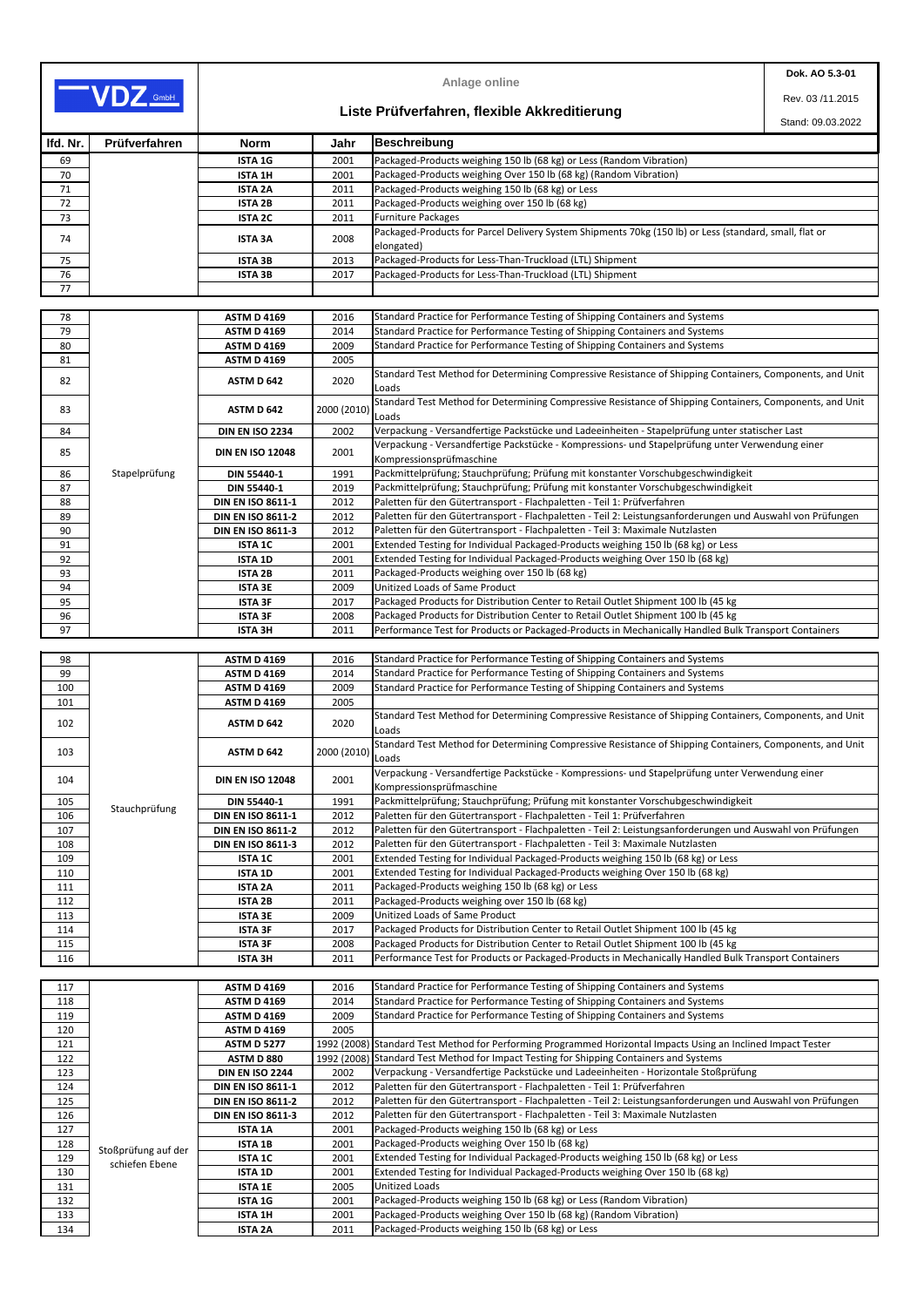|            |                       |                                  |              | <b>Anlage online</b>                                                                                                                           | Dok. AO 5.3-01    |
|------------|-----------------------|----------------------------------|--------------|------------------------------------------------------------------------------------------------------------------------------------------------|-------------------|
|            | VDZ GmbH              |                                  |              |                                                                                                                                                | Rev. 03/11.2015   |
|            |                       |                                  |              | Liste Prüfverfahren, flexible Akkreditierung                                                                                                   | Stand: 09.03.2022 |
| Ifd. Nr.   | Prüfverfahren         | <b>Norm</b>                      | Jahr         | <b>Beschreibung</b>                                                                                                                            |                   |
| 135        |                       | <b>ISTA 2B</b>                   | 2011         | Packaged-Products weighing over 150 lb (68 kg)                                                                                                 |                   |
| 136        |                       | <b>ISTA 2C</b>                   | 2011         | <b>Furniture Packages</b>                                                                                                                      |                   |
| 137        |                       | <b>ISTA 3B</b>                   | 2017         | Packaged-Products for Less-Than-Truckload (LTL) Shipment                                                                                       |                   |
| 138        |                       | <b>ISTA 3B</b>                   | 2013         | Packaged-Products for Less-Than-Truckload (LTL) Shipment                                                                                       |                   |
| 139        |                       | <b>ISTA 3E</b>                   | 2009         | Unitized Loads of Same Product                                                                                                                 |                   |
| 140        |                       | <b>ISTA 3H</b>                   | 2011         | Performance Test for Products or Packaged-Products in Mechanically Handled Bulk Transport Containers                                           |                   |
| 141        |                       | <b>ISTA 3K</b>                   | 2011         | Fast Moving Consumer Goods for the European Retail Supply Chain                                                                                |                   |
|            |                       |                                  |              |                                                                                                                                                |                   |
| 142        |                       | <b>ASTM D 4169</b>               | 2016         | Standard Practice for Performance Testing of Shipping Containers and Systems                                                                   |                   |
| 143        |                       | <b>ASTM D 4169</b>               | 2014         | Standard Practice for Performance Testing of Shipping Containers and Systems                                                                   |                   |
| 144        |                       | <b>ASTM D 4169</b>               | 2009         | Standard Practice for Performance Testing of Shipping Containers and Systems                                                                   |                   |
| 145        |                       | <b>ASTM D 4169</b>               | 2005         |                                                                                                                                                |                   |
| 146        |                       | <b>ASTM D 5276</b>               | 2019         | Standard Test Method for Drop Test of Loaded Containers by Free Fall                                                                           |                   |
| 147        |                       | <b>ASTM D 5276</b>               | 1998 (2009)  | Standard Test Method for Drop Test of Loaded Containers by Free Fall                                                                           |                   |
| 148        |                       | <b>DIN EN 22248</b>              | 1993         | Verpackung; Versandfertige Packstücke; Vertikale Stoßprüfung                                                                                   |                   |
| 149        |                       | <b>DIN EN 22206</b>              | 1993         | Verpackung; Versandfertige Packstücke; Bezeichnung von Flächen, Kanten und Ecken für die Prüfung                                               |                   |
| 150        |                       | DIN EN 60068-2-32                | 1995         | Environmental testing Part 2: Tests - Test ed: Free fal                                                                                        |                   |
| 151        |                       | <b>DIN EN ISO 8611-1</b>         | 2012         | Paletten für den Gütertransport - Flachpaletten - Teil 1: Prüfverfahren                                                                        |                   |
| 152        |                       | <b>DIN EN ISO 8611-2</b>         | 2012         | Paletten für den Gütertransport - Flachpaletten - Teil 2: Leistungsanforderungen und Auswahl von Prüfungen                                     |                   |
| 153        | Vertikale Stoßprüfung | <b>DIN EN ISO 8611-3</b>         | 2012         | Paletten für den Gütertransport - Flachpaletten - Teil 3: Maximale Nutzlasten                                                                  |                   |
| 154        | (freier Fall)         | <b>ISTA 1A</b>                   | 2001         | Packaged-Products weighing 150 lb (68 kg) or Less                                                                                              |                   |
| 155        |                       | <b>ISTA 1B</b>                   | 2001         | Packaged-Products weighing Over 150 lb (68 kg)                                                                                                 |                   |
| 156        |                       | <b>ISTA 1C</b>                   | 2001         | Extended Testing for Individual Packaged-Products weighing 150 lb (68 kg) or Less                                                              |                   |
| 157        |                       | <b>ISTA 1D</b>                   | 2001         | Extended Testing for Individual Packaged-Products weighing Over 150 lb (68 kg)                                                                 |                   |
| 158        |                       | <b>ISTA 1G</b>                   | 2001         | Packaged-Products weighing 150 lb (68 kg) or Less (Random Vibration)                                                                           |                   |
| 159        |                       | <b>ISTA 1H</b>                   | 2001         | Packaged-Products weighing Over 150 lb (68 kg) (Random Vibration)                                                                              |                   |
| 160        |                       | <b>ISTA 2A</b>                   | 2011         | Packaged-Products weighing 150 lb (68 kg) or Less                                                                                              |                   |
| 161        |                       | <b>ISTA 2B</b>                   | 2011         | Packaged-Products weighing over 150 lb (68 kg)                                                                                                 |                   |
| 162        |                       | <b>ISTA 2C</b>                   | 2011         | <b>Furniture Packages</b>                                                                                                                      |                   |
| 163        |                       | <b>ISTA 3B</b>                   | 2017         | Packaged-Products for Less-Than-Truckload (LTL) Shipment                                                                                       |                   |
| 164        |                       | <b>ISTA 3B</b>                   | 2013         | Packaged-Products for Less-Than-Truckload (LTL) Shipment<br>Packaged Products for Distribution Center to Retail Outlet Shipment 100 lb (45 kg) |                   |
| 165<br>166 |                       | <b>ISTA 3F</b><br><b>ISTA 3K</b> | 2008<br>2011 | Fast Moving Consumer Goods for the European Retail Supply Chain                                                                                |                   |
|            |                       |                                  |              |                                                                                                                                                |                   |
| 167        |                       | <b>ASTM D 4169</b>               | 2016         | Standard Practice for Performance Testing of Shipping Containers and Systems                                                                   |                   |
| 168        |                       | <b>ASTM D 4169</b>               | 2014         | Standard Practice for Performance Testing of Shipping Containers and Systems                                                                   |                   |
| 169        |                       | <b>ASTM D 4169</b>               | 2009         | Standard Practice for Performance Testing of Shipping Containers and Systems                                                                   |                   |
| 170        |                       | <b>ASTM D 4169</b>               | 2005         |                                                                                                                                                |                   |
| 171        |                       | <b>ASTM D 4332</b>               |              | 2001 (2006) Standard Practice for Conditioning Containers, Packages, or Packaging Components for Testing                                       |                   |
| 172        |                       | <b>DIN EN ISO 2233</b>           | 2001         | Verpackung - Versandfertige Packstücke und Ladeeinheiten - Klimatische Vorbehandlung für die Prüfung                                           |                   |
| 173        |                       | DIN EN 60068-2-1                 | 2008         | Umgebungseinflüsse - Teil 2-1: Prüfverfahren - Prüfung A: Kälte                                                                                |                   |
| 174        |                       | DIN EN 60068-2-2                 | 2008         | Umgebungseinflüsse - Teil 2-2: Prüfverfahren - Prüfung B: Trockene Wärme                                                                       |                   |
| 175        | Klimatische           | DIN EN 60068-2-30                | 2006         | Umgebungseinflüsse - Teil 2-30: Prüfverfahren - Prüfung Db: Feuchte Wärme, zyklisch (12 + 12 Stunden)                                          |                   |
| 176        | Vorbehandlung         | <b>DIN EN 60068-2-78</b>         | 2002         | Umweltprüfungen - Teil 2-78: Prüfungen; Prüfung Cab: Feuchte Wärme, konstant                                                                   |                   |
| 177        |                       | <b>ISTA 2A</b>                   | 2011         | Packaged-Products weighing 150 lb (68 kg) or Less                                                                                              |                   |
| 178        |                       | <b>ISTA 2B</b>                   | 2011         | Packaged-Products weighing over 150 lb (68 kg)                                                                                                 |                   |
| 179        |                       | <b>ISTA 2C</b>                   | 2011         | <b>Furniture Packages</b>                                                                                                                      |                   |
| 180        |                       | <b>ISTA 3A</b>                   | 2008         | Packaged-Products for Parcel Delivery System Shipments 70kg (150 lb) or Less (standard, small, flat or                                         |                   |
| 181        |                       | <b>ISTA 3B</b>                   | 2017         | Packaged-Products for Less-Than-Truckload (LTL) Shipment                                                                                       |                   |
| 182        |                       | <b>ISTA 3B</b>                   | 2013         | Packaged-Products for Less-Than-Truckload (LTL) Shipment                                                                                       |                   |
| 183        |                       | <b>ISTA 3E</b>                   | 2009         |                                                                                                                                                |                   |

| 184 |                               | <b>ASTM D 4169</b>      | 2016 | Standard Practice for Performance Testing of Shipping Containers and Systems                          |
|-----|-------------------------------|-------------------------|------|-------------------------------------------------------------------------------------------------------|
| 185 |                               | <b>ASTM D 4169</b>      | 2014 | Standard Practice for Performance Testing of Shipping Containers and Systems                          |
| 186 |                               | <b>ASTM D 4169</b>      | 2009 | Standard Practice for Performance Testing of Shipping Containers and Systems                          |
| 187 |                               | <b>ASTM D 4169</b>      | 2005 |                                                                                                       |
| 188 |                               | ASTM D 999              | 2008 | Standard Test Methods for Vibration Testing of Shipping Containers                                    |
| 189 |                               | <b>DIN EN 60068-2-6</b> | 2008 | Umgebungseinflüsse - Teil 2-6: Prüfverfahren - Prüfung Fc: Schwingen (sinusförmig)                    |
| 190 |                               | <b>DIN EN 60068-2-6</b> | 1996 |                                                                                                       |
| 191 |                               | <b>DIN EN ISO 2247</b>  | 2002 | Verpackung - Versandfertige Packstücke und Ladeeinheiten - Schwingprüfung mit niedriger Festfrequenz  |
|     | Schwingprüfung Sinus          | <b>DIN EN ISO 8318</b>  | 2002 | Verpackung - Versandfertige Packstücke und Ladeeinheiten - Schwingprüfung mit variabler sinusförmiger |
|     | 192<br>(Hydraulisch geregelt) |                         |      | Frequenz                                                                                              |
| 193 |                               | <b>ISTA 1A</b>          | 2001 | Packaged-Products weighing 150 lb (68 kg) or Less                                                     |
| 194 |                               | <b>ISTA 1B</b>          | 2001 | Packaged-Products weighing Over 150 lb (68 kg)                                                        |
| 195 |                               | <b>ISTA 1C</b>          | 2001 | Extended Testing for Individual Packaged-Products weighing 150 lb (68 kg) or Less                     |
| 196 |                               | <b>ISTA 1D</b>          | 2001 | Extended Testing for Individual Packaged-Products weighing Over 150 lb (68 kg)                        |
| 197 |                               | <b>ISTA 1E</b>          | 2005 | Unitized Loads                                                                                        |
| 198 |                               | <b>ISTA 2A</b>          | 2011 | Packaged-Products weighing 150 lb (68 kg) or Less                                                     |
| 199 |                               | <b>ISTA 2B</b>          | 2011 | Packaged-Products weighing over 150 lb (68 kg)                                                        |
| 200 |                               | <b>ISTA 3H</b>          | 2011 | Performance Test for Products or Packaged-Products in Mechanically Handled Bulk Transport Containers  |

| 201 |
|-----|
| 202 |
| 203 |
| 204 |
| 205 |

| 201             | <b>ASTM D 4169</b> | 2016 | Standard Practice for Performance Testing of Shipping Containers and Systems |
|-----------------|--------------------|------|------------------------------------------------------------------------------|
| 202             | <b>ASTM D 4169</b> | 2014 | Standard Practice for Performance Testing of Shipping Containers and Systems |
| 203             | <b>ASTM D 4169</b> | 2009 | Standard Practice for Performance Testing of Shipping Containers and Systems |
| 204             | <b>ASTM D 4169</b> | 2005 |                                                                              |
| $\frac{1}{205}$ | <b>ASTM D 4728</b> | 2006 | Standard Test Method for Random Vibration Testing of Shipping Containers     |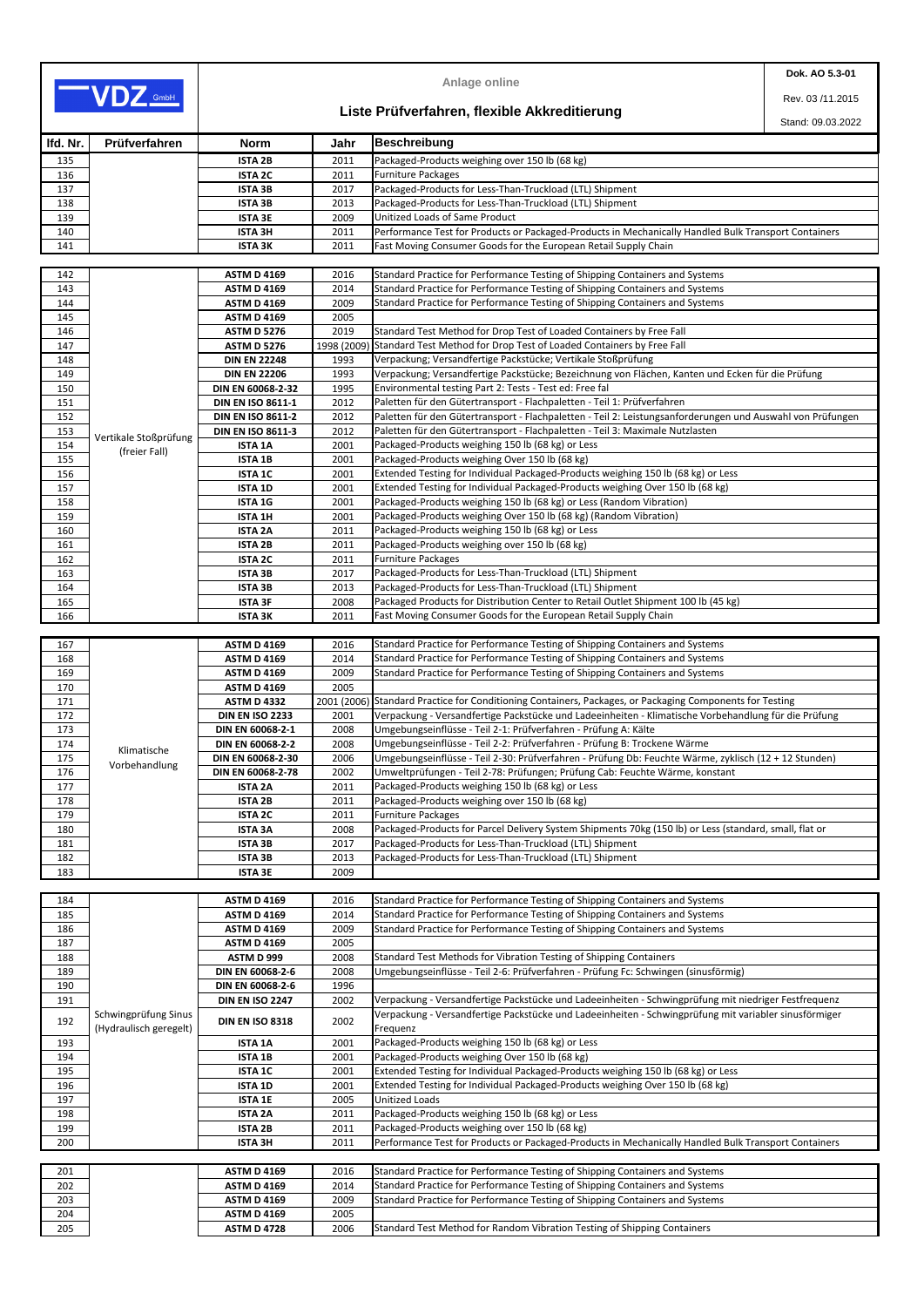|     | <b>ASTM F 2096</b> | 2011 | Standard Test Method for Detecting Gross Leaks in Medical Packaging by Internal Pressurization (Bubble Test) |
|-----|--------------------|------|--------------------------------------------------------------------------------------------------------------|
| 272 | <b>ASTM F 1886</b> | 2009 | Standard Test Method for Determining Integrity of Seals for Flexible Packaging by Visual Inspection          |
| 273 | <b>ASTM F 1929</b> | 2012 | Standard Test Method for Detecting Seal Leaks in Porous Medical Packaging by Dye Penetration                 |

|          |                        |                          |      | <b>Anlage online</b>                                                                                                                                     | Dok. AO 5.3-01    |
|----------|------------------------|--------------------------|------|----------------------------------------------------------------------------------------------------------------------------------------------------------|-------------------|
|          | VDZ GmbH               |                          |      |                                                                                                                                                          | Rev. 03/11.2015   |
|          |                        |                          |      | Liste Prüfverfahren, flexible Akkreditierung                                                                                                             | Stand: 09.03.2022 |
| Ifd. Nr. | Prüfverfahren          | <b>Norm</b>              | Jahr | Beschreibung                                                                                                                                             |                   |
| 206      |                        | DIN EN 60068-2-64        | 2009 | Umgebungseinflüsse - Teil 2-64: Prüfverfahren - Prüfung Fh: Schwingen, Breitbandrauschen (digital geregelt) und                                          |                   |
| 207      |                        | DIN EN 60068-2-64        | 1995 | Leitfaden                                                                                                                                                |                   |
| 208      |                        | <b>DIN EN ISO 13355</b>  | 2003 | Verpackung - Versandfertige Packstücke und Ladeeinheiten - Schwingprüfung mit vertikaler rauschförmiger<br>Anregung                                      |                   |
| 209      |                        | <b>ISTA 1C</b>           | 2001 | Extended Testing for Individual Packaged-Products weighing 150 lb (68 kg) or Less                                                                        |                   |
| 210      |                        | <b>ISTA 1D</b>           | 2001 | Extended Testing for Individual Packaged-Products weighing Over 150 lb (68 kg)                                                                           |                   |
| 211      | Schwingprüfung         | <b>ISTA 1E</b>           | 2005 | <b>Unitized Loads</b>                                                                                                                                    |                   |
| 212      | Rauschen (Hydraulisch  | <b>ISTA 1G</b>           | 2001 | Packaged-Products weighing 150 lb (68 kg) or Less (Random Vibration)                                                                                     |                   |
| 213      | geregelt)              | <b>ISTA 1H</b>           | 2001 | Packaged-Products weighing Over 150 lb (68 kg) (Random Vibration)                                                                                        |                   |
| 214      |                        | <b>ISTA 2A</b>           | 2011 | Packaged-Products weighing 150 lb (68 kg) or Less                                                                                                        |                   |
| 215      |                        | <b>ISTA 2B</b>           | 2011 | Packaged-Products weighing over 150 lb (68 kg)                                                                                                           |                   |
| 216      |                        | <b>ISTA 2C</b>           | 2011 | <b>Furniture Packages</b>                                                                                                                                |                   |
| 217      |                        | <b>ISTA 3A</b>           | 2008 | Packaged-Products for Parcel Delivery System Shipments 70kg (150 lb) or Less (standard, small, flat or<br>elongated)                                     |                   |
| 218      |                        | <b>ISTA 3B</b>           | 2017 | Packaged-Products for Less-Than-Truckload (LTL) Shipment                                                                                                 |                   |
| 219      |                        | <b>ISTA 3B</b>           | 2013 | Packaged-Products for Less-Than-Truckload (LTL) Shipment                                                                                                 |                   |
| 220      |                        | <b>ISTA 3E</b>           | 2009 | Unitized Loads of Same Product                                                                                                                           |                   |
| 221      |                        | <b>ISTA 3F</b>           | 2017 | Packaged Products for Distribution Center to Retail Outlet Shipment 100 lb (45 kg                                                                        |                   |
| 222      |                        | <b>ISTA 3F</b>           | 2008 | Packaged Products for Distribution Center to Retail Outlet Shipment 100 lb (45 kg)                                                                       |                   |
| 223      |                        | <b>ISTA 3H</b>           | 2011 | Performance Test for Products or Packaged-Products in Mechanically Handled Bulk Transport Containers                                                     |                   |
| 224      |                        | <b>ISTA 3K</b>           | 2011 | Fast Moving Consumer Goods for the European Retail Supply Chain                                                                                          |                   |
|          |                        |                          |      |                                                                                                                                                          |                   |
| 225      |                        | <b>ASTM D 4169</b>       | 2016 | Standard Practice for Performance Testing of Shipping Containers and Systems                                                                             |                   |
| 226      |                        | <b>ASTM D 4169</b>       | 2014 | Standard Practice for Performance Testing of Shipping Containers and Systems                                                                             |                   |
| 227      |                        | <b>ASTM D 4169</b>       | 2009 | Standard Practice for Performance Testing of Shipping Containers and Systems                                                                             |                   |
| 228      |                        | <b>ASTM D 4169</b>       | 2005 |                                                                                                                                                          |                   |
| 229      |                        | <b>ASTM D 6179</b>       | 2020 | Standard Test Methods for Rough Handling of Unitized Loads and Large Shipping Cases and Crates                                                           |                   |
| 230      |                        | <b>ASTM D 6179</b>       | 2007 | Standard Test Methods for Rough Handling of Unitized Loads and Large Shipping Cases and Crates                                                           |                   |
| 231      |                        | <b>DIN EN 14149</b>      | 2003 | Verpackung - Versandfertige Packstücke und Ladeeinheiten - Vertikale Stoßprüfung durch Kippen                                                            |                   |
| 232      |                        | <b>DIN ISO 10531</b>     | 2000 | Verpackung - Versandfertige Packstücke - Festigkeitsprüfung von Ladeeinheiten                                                                            |                   |
| 233      |                        | DIN EN 60068-2-31        | 2009 | Umgebungseinflüsse - Teil 2-31: Prüfverfahren - Prüfung Ec: Schocks durch raue Handhabung, vornehmlich für<br>Geräte                                     |                   |
| 234      |                        | <b>ASTM D 6344</b>       | 2009 | Standard Test Method for Concentrated Impacts to Transport Packages                                                                                      |                   |
| 235      | Festigkeitsprüfung von | <b>DIN EN ISO 8611-1</b> | 2012 | Paletten für den Gütertransport - Flachpaletten - Teil 1: Prüfverfahren (ISO 8611-1:2011)                                                                |                   |
| 236      | Ladeeinheiten          | <b>ISTA 1B</b>           | 2001 | Packaged-Products weighing Over 150 lb (68 kg)                                                                                                           |                   |
| 237      | (mechanisches          | <b>ISTA 1D</b>           | 2001 | Extended Testing for Individual Packaged-Products weighing Over 150 lb (68 kg)                                                                           |                   |
| 238      | Handling)              | <b>ISTA 1E</b>           | 2005 | <b>Unitized Loads</b>                                                                                                                                    |                   |
| 239      |                        | <b>ISTA 1H</b>           | 2001 | Packaged-Products weighing Over 150 lb (68 kg) (Random Vibration)                                                                                        |                   |
| 240      |                        | <b>ISTA 2B</b>           | 2011 | Packaged-Products weighing over 150 lb (68 kg)                                                                                                           |                   |
| 241      |                        | <b>ISTA 2C</b>           | 2011 | <b>Furniture Packages</b>                                                                                                                                |                   |
| 242      |                        | <b>ISTA 3A</b>           | 2008 | Packaged-Products for Parcel Delivery System Shipments 70kg (150 lb) or Less (standard, small, flat or                                                   |                   |
| 243      |                        | <b>ISTA 3B</b>           | 2013 | Packaged-Products for Less-Than-Truckload (LTL) Shipment                                                                                                 |                   |
| 244      |                        | <b>ISTA 3E</b>           | 2009 | Unitized Loads of Same Product                                                                                                                           |                   |
| 245      |                        | <b>ISTA 3H</b>           | 2011 | Performance Test for Products or Packaged-Products in Mechanically Handled Bulk Transport Containers                                                     |                   |
| 246      |                        | <b>DIN 55423-6</b>       | 2014 | Transportkette für Fleisch und Fleischerzeugnisse - Teil 6: Palette aus Polyethylen, 800 mm × 1200 mm × 160<br>mm; Ausführung, Anforderungen und Prüfung |                   |
| 247      |                        | <b>DIN EN ISO 4180</b>   | 2012 | Verpackung - Versandfertige Packstücke - Allgemeine Regeln für die Erstellung von Prüfplänen                                                             |                   |
| 248      |                        | <b>DIN EN ISO 4180</b>   | 2020 | Verpackung - Versandfertige Packstücke - Allgemeine Regeln für die Erstellung von Prüfplänen                                                             |                   |
|          |                        |                          |      |                                                                                                                                                          |                   |
| 250      |                        | <b>ASTM D 6653</b>       | 2013 | Standard Test Methods for Determining the Effects of High Altitude on Packaging Systems by Vacuum Method                                                 |                   |

| 251 |                        | <b>ASTM D 6653</b>           | 2001 (2006) |                                                                                 |
|-----|------------------------|------------------------------|-------------|---------------------------------------------------------------------------------|
| 252 |                        | DIN EN 60068-2-13            | 2000        | Umweltprüfungen - Teil 2: Prüfungen; Prüfgruppe M: Niedriger Luftdruck          |
| 253 |                        | <b>DIN EN ISO 2873</b>       | 2002        | Verpackung - Versandfertige Packstücke und Ladeeinheiten - Unterdruckprüfung    |
| 254 | Unterdruckprüfung      |                              |             |                                                                                 |
| 255 |                        |                              |             |                                                                                 |
| 256 |                        |                              |             |                                                                                 |
| 257 |                        |                              |             |                                                                                 |
| 258 |                        |                              |             |                                                                                 |
|     |                        |                              |             |                                                                                 |
| 259 |                        | <b>ASTM D 3575 Suffix BB</b> | 2020        | Standard Test Methods for Flexible Cellular Materials Made From Olefin Polymers |
| 260 |                        | <b>ASTM D 3575 Suffix BB</b> | 2014        | Standard Test Methods for Flexible Cellular Materials Made From Olefin Polymers |
| 261 |                        | <b>ASTM D 3575 Suffix BB</b> | 2008        | Standard Test Methods for Flexible Cellular Materials Made From Olefin Polymers |
| 262 |                        | <b>ASTM D 3575 Suffix BB</b> | 1993        | Standard Test Methods for Flexible Cellular Materials Made From Olefin Polymers |
| 263 |                        |                              |             |                                                                                 |
| 264 | Druck-Zeitstandversuch |                              |             |                                                                                 |
| 265 |                        |                              |             |                                                                                 |
| 266 |                        |                              |             |                                                                                 |
| 267 |                        |                              |             |                                                                                 |
| 268 |                        |                              |             |                                                                                 |
| 269 |                        |                              |             |                                                                                 |
| 270 |                        |                              |             |                                                                                 |